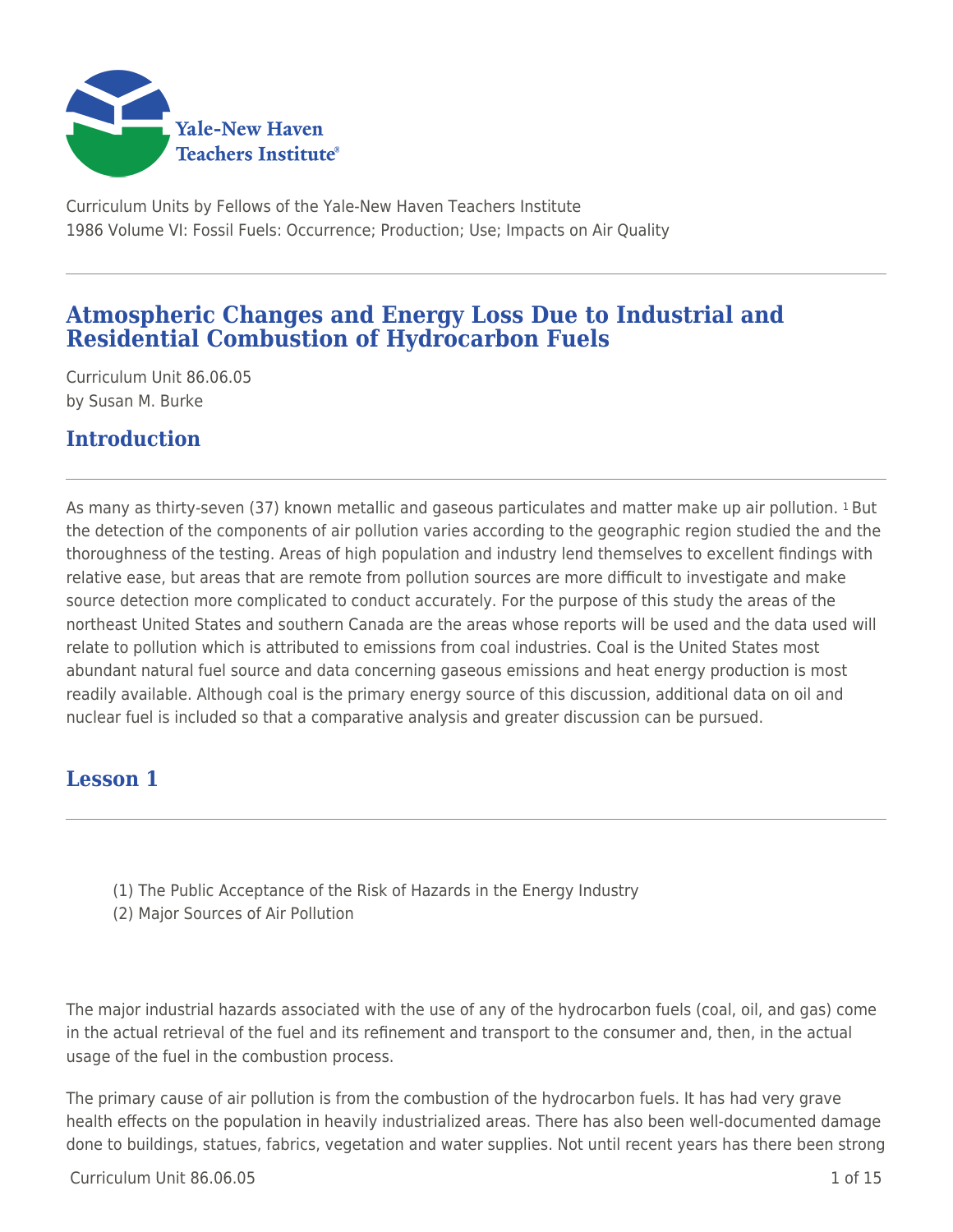enough public opinion to warrant the enactment of legislature to control pollution and to take measures to protect the environment. The lack of early controls may be due to public acceptance of the secondary "mals" of an industrialized society. Bronchitis, asthma and emphysema are only a few of the health problems attributed to air pollution and can be added to a much longer list of health problems of industrialized society. (Appendix 1)

Many see the secondary harmful effects of industry as "the price to pay for progress." The intellectualizing process of risk assessment and acceptance has been evaluated by social psychologists. 2 Those who study public reaction to potentially hazardous conditions find reactions favorable if the hazardous conditions have been present over a period of time (longevity factor) and if the hazards are not omnipresent because of constant news media coverage. There have been definite predictable public outcries to well-publicized catastrophic events involving the nuclear powered energy plants (Three Mile Island) and relatively little concern about the long-term accumulative risks of air pollution. <sup>3</sup>

The emissions causing pollution arise from power-generating plants, residential and commercial buildings, industrial facilities, petroleum refineries, chemical plants and automobiles. These sources are all powered by fossil fuels of nuclear energy. The hydrocarbon or fossil fuels all have the carbon-hydrogen bond. This study concentrates on coal.

Generally speaking, of late, air pollution has caused concern because the increase in population and the resultant decrease of land per capita has had a directly proportionate relationship with the consumption of the fossil fuels. In turn, the increase in consumption has caused a proportionate increase in air pollution. Specific areas have had a high-incident-rate of air pollution related problems. Those adversely effected areas receiving high concentration of pollutants from coal powered plants are in northeastern regions of the United States and southeastern regions of Canada.

A shocking statistic is that the United States has 6% of the world's population and consumes 1/3 of the world's energy. 4 The problem of increased consumption mandates recognition of the problem in the United States and recognition that Americans lead the world in energy consumption per capita. 5 Further, the statistics relating energy consumption, population growth and production growth show that the disproportionate rate of production and energy consumption per capita has caused hazardous levels of air pollution. The pollution increase is not due to the growth of the population alone. Air pollution increases  $a$  t a rate of 4.4% on a mass basis and 4.9% on air quality basis annually. 6 (Appendix 4).

Here, these statistics remind us that the U.S. has an inordinantly high per capita consumption of energy compared to all other nations. The questions that should be considered are: Whether this consumption can and should be moderated? Whether the national controls can be applied without impinging on individual rights? Whether other nations should have the opportunity to share in the large energy consumption?

Sharing the world's energy supply poses questions far more complicated than sharing in the assessment of air pollution and extracting fair compensation for damages. What also should be considered when balancing the world energy supply and demand that the U.S. per capita consumption increase has risen with the production of industry (which requires the energy) so to redistribute energy would mean redistribution of industrialization. Interestingly, Japan's energy consumption has far exceeded that of the U.S., United Kingdom and the USSR from 1960. This increase is a direct indicator of Japan's economic and industrialization growth for that same time period. Emphasis of the industrialized energy usage is made from the energy supply and demand scenario. (Table 2 in appendix 4). Of the 150 quads of energy supplied in 1977, over 1/3 or 56.4 was used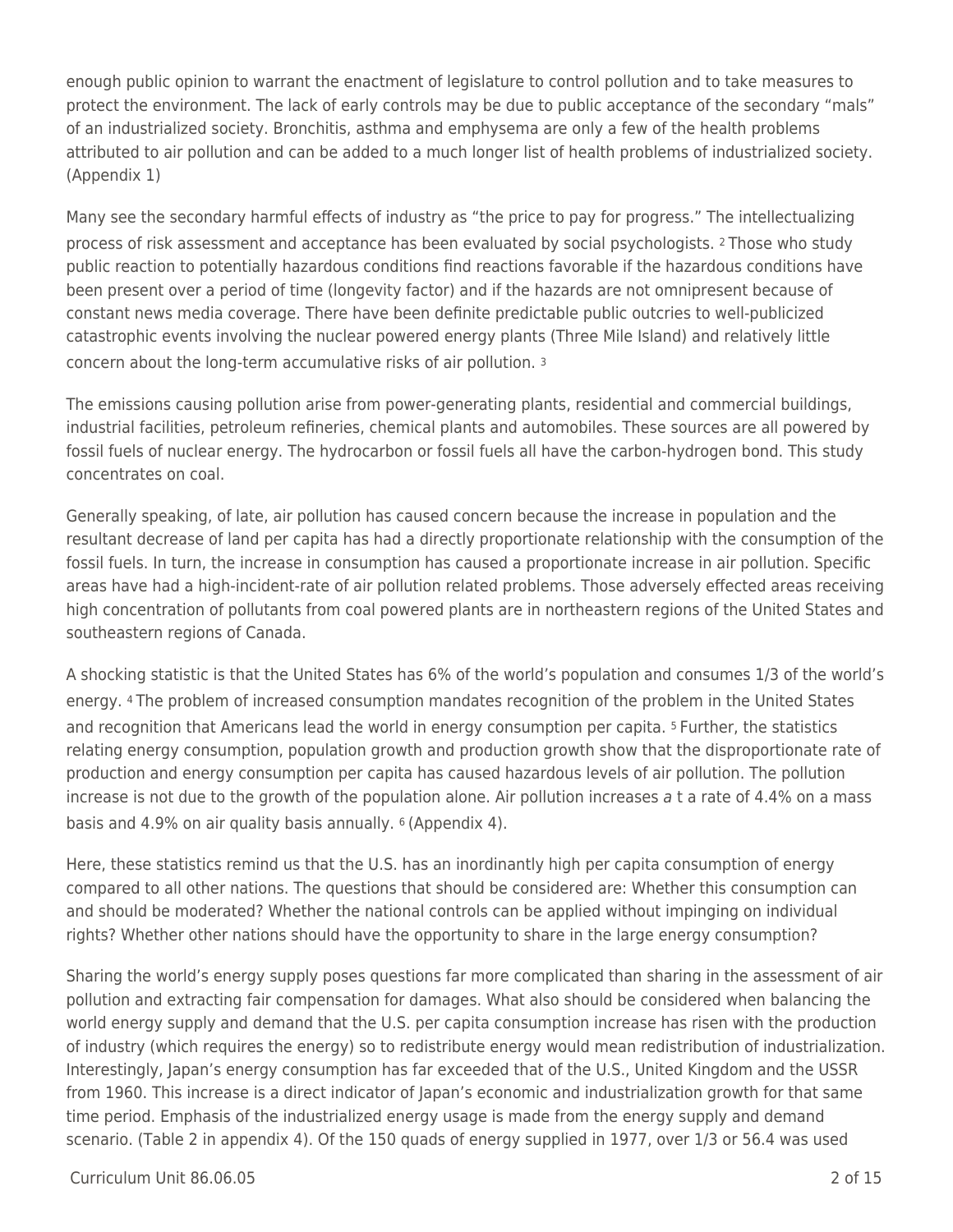industrially, 54.2 for residential/commercial use and the remaining went into other usage dominated by 31.5 to transportation. Coal contributed 41.3 quads to the 150 total and 28.9 of the 41.3 were used for energy production. Of the 48.4 quads for oil as a fuel only 3.0 were used for electrical power. So coal is the major fuel used to provide electrical energy therefore the study of the pollutants from the coal production is significant.

Air pollutants are quantifiably measured from air samples and from acidity concentrations in all forms of precipitation.

Particularly effected areas in the northeast include two hundred and twelve (212) lakes in the Adirondak mountains of New York state. These lakes have been rendered unfit for fishlife. Other northeastern states particularly hardhit by acid rain are Massachusetts, Rhode Island, Vermont, New Hampshire, Maine, New Jersey, Pennsylvania and Maryland. <sup>7</sup>

The midwestern states of Ohio, Illinois, and Indiana are responsible for one-fourth of the total sulfur dioxide pollution in the U.S. Studies reveal that 23.4 million tons of S02 were released in 1974 and 20% more in 1985. Two-thirds of that, almost 20 million tons, came from coal and oil-fired power plants. The other third of the S02 pollution was contributed as follows: 26% from industrial boilers, 5% from commercial and residential buildings and 3% from transportation. Ohio, Illinois and Indiana produced nitrogen oxide emissions accounting for 22.2 million tons in 1974 growing 40% in the 1975-85 period. The emissions of N02 are growing twice as rapidly as S02. Forty per cent of the N02 comes from transportation and 30% from power plants. 8

## **Lesson 2**

#### **Calculating the effect of pollutants "loaded" into the atmosphere**

Computing the total mass of pollutants 'loaded' into the atmosphere requires calculating the percentage by volume of specific substances. The mass volume of the atmosphere without additional pollutants is computed from the atmospheric pressure, the earth's mean radius and gravitational acceleration. This formula is  $4*(1)*$ 1.013  $*$  10 5 N/m  $2/q$  and g equals 9.8 m/s  $2$ . The total mass of the atmosphere is 5.1  $*$  10 18 kg after the total mass of mountains has been deducted from the above formula which does not allow for irregularities of the earth's surface. Testing for pollutants in a specific volume of atmosphere requires finding a per cent by volume of the pollutants. This is expressed in parts per million (ppm). That is x number of pollutants per million of atmospheric air. To find the number of molecules of a substance the total weight is divided by the molecular weight. For instance, the normal unpolluted dry air has a total mass of nitrogen or 3,850,000,000 metric tons (78.09%) and 1,180,000,000 metric tons of oxygen (21%). 9 (Appendix 6).

Similarly, the pound-moles of input and output products in coal combustion can be calculated. In the coal-fired furnace where 2000 pounds of coal is burned, the percentage of carbon is converted to pounds and then to pound moles. The weight of gaseous emissions in flue gas can also be computed. Carbon is released in combinant form with oxygen as carbon monoxide or carbon dioxide. Sulfur and nitrogen are released in oxide forms. Or, minute particles called particulates enter the atmosphere in the form of ash.

Particulates are graded according to size, and the size is an indicator of the settling speed with which the matter is removed by gravitational pull. Particles are Aitken, large or giant according to increased size; and,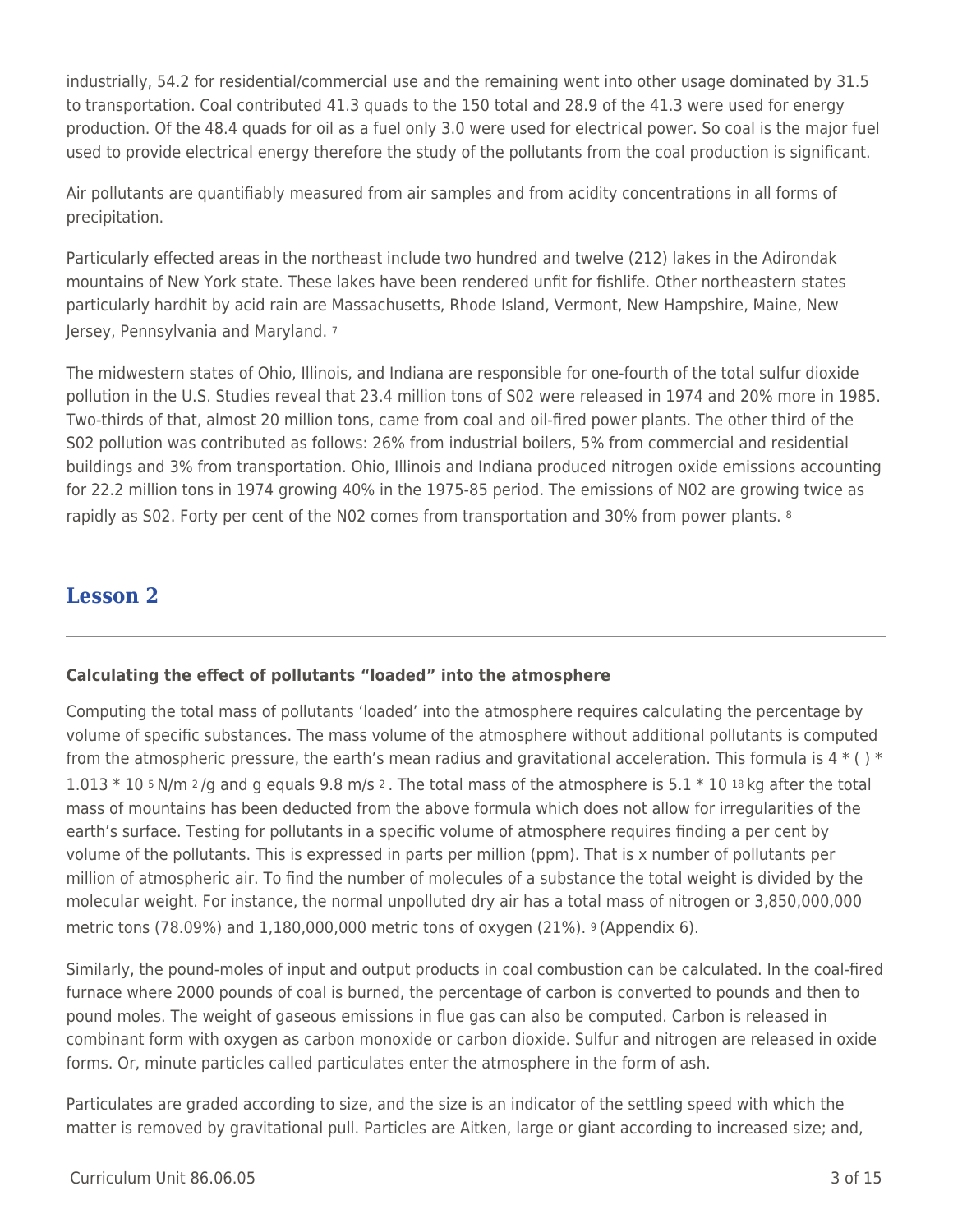the settling speed is determined by density. Smoke is a term used to describe a mixture of particulate material gases and mists. Dust refers to solid dispersion aerosols and mist to liquid aerosols. <sup>10</sup>

Even though the mass volume of pollutants can be determined by using the formulae below, it is not always easy to document the strength of pollutants or the exact location of particular emissions. An accumulation of materials over a long period of low concentration depositions called 'loading' results in the long-range transportation and long-term accumulations. Pollution often extends over several states. The environmental impact in any one specific region is assessed according to the variable factors specific to that region. Areas of great humidity, temperature inversion zones and frequent precipitations are more susceptible to smog and acid rain damage than arid areas. Further geological formations and soil composition can enhance an areas vulnerability to acid rain damage through changes to soil chemistry. 11 (Appendix 7).

The calculations below are completed to show the pound-moles of flue gas emissions released by a single coal-fired furnace.

MATERIAL 7 ENERGY BALANCE ON A COAL-FIRED FURNACE

(figure available in print form) MATERIAL BALANCE BASIS: 2000 LB. COAL

WEIGHT OF ASH PRODUCED = (2000)(0.1671) 334.2

CARBON BALANCE Lb. moles carbon in coal  $=$  lb. moles carbon in flue gas

 $(2000)(0.6593) = 109.88$ 

12

OTHER COMPONENTS OF FLUE GAS (DRY BASIS) Lb.moles 02

(figure available in print form) Lb.moles N2 (figure available in print form) Lb.moles SO2 (figure available in print form) TOTAL MOLES DRY FLUE GAS C0 109.88 02 29.91 N2 598.79 SO2 1.85 740.43

NITROGEN BALANCE Lb.moles N2 in flue gas = lb.moles N2 in coal + lb.moles N2 in air

(figure available in print form) Lb.moles N2 in air  $=$  597.86 (figure available in print form) HYDROGEN BALANCE Lb.moles net hydrogen in coal + lb.moles water in coal

Curriculum Unit 86.06.05 4 of 15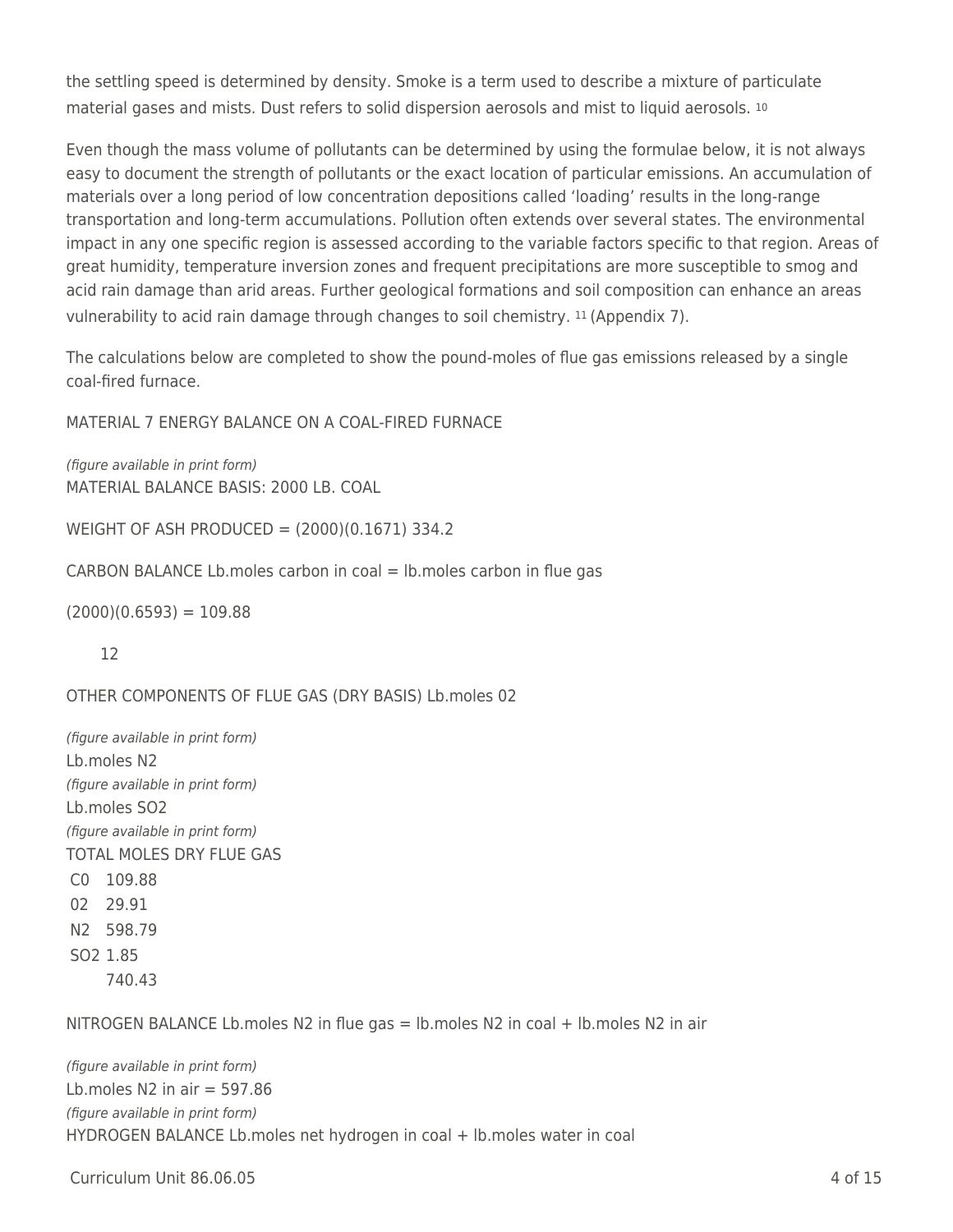= lb.moles water in flue gas

(figure available in print form) Lb.moles water in flue gas 46.88

# **SUMMARY OF MATERIAL BALANCE**

INPUT LB.MOLES MW POUNDS COAL 2,000 N2 IN AIR 597.86 28 16,740 02 IN AIR 158.93 32 5,086 23,826 **OUTPUT** CO2 109.88 44 4.835 O2 29.91 32 957 N2 598.74 28 16,766 SO2 1.85 64 118 H20 46.88 18 844 ASH 334 23,854

# **Lesson 3**

#### **Air Pollution Chemistry**

Nitrogen—The atmospheric chemistry of nitrogen oxides is more complex than that of sulfur and because of the 40% increase in NOx emissions from Ohio, Illinois and Indiana, nitrogen compounds are of paramount concern. Nitrogen reactions include the following: (1) Nitrogen reacts with oxygen to form nitrogen oxide which rapidly oxidizes further to produce nitrogen dioxide: (2) Ozone is produced in the presence of nitrogen oxides when photochemical reactions and hydrocarbon reactions take place: (3) Nitrogen oxides react with H20 to form nitric acid, a great contributor to acid precipitation, and: (4) Nitrogen oxides result in the production of PAN (pereoxyacetyl nitrate) which has a deleterious effect in laboratory testing of vegetation. Both nitrogen oxide and nitrogen dioxide have a low 'dry deposition' velocity and stay airborne longer. They are less water soluble than sulfur oxides making cleansing by washout limited. Oxidation of NO2 to HNO3 involves the OH radical of atmospheric ozone. Nitric acid aerosols are removed from the atmosphere by dry deposition. <sup>12</sup>

#### (figure available in print form)

Sulfur, the greatest mass quantitatively of air pollutants is attributed to sulfur dioxide emissions and particulate matter. Both in dry deposition and when reacting with H20 to form dilute sulfuric acid, sulfur has taken its environmental toll.

(figure available in print form)

Concurrent with the above process of dry deposition, rainout, and washout, a continuous homogenous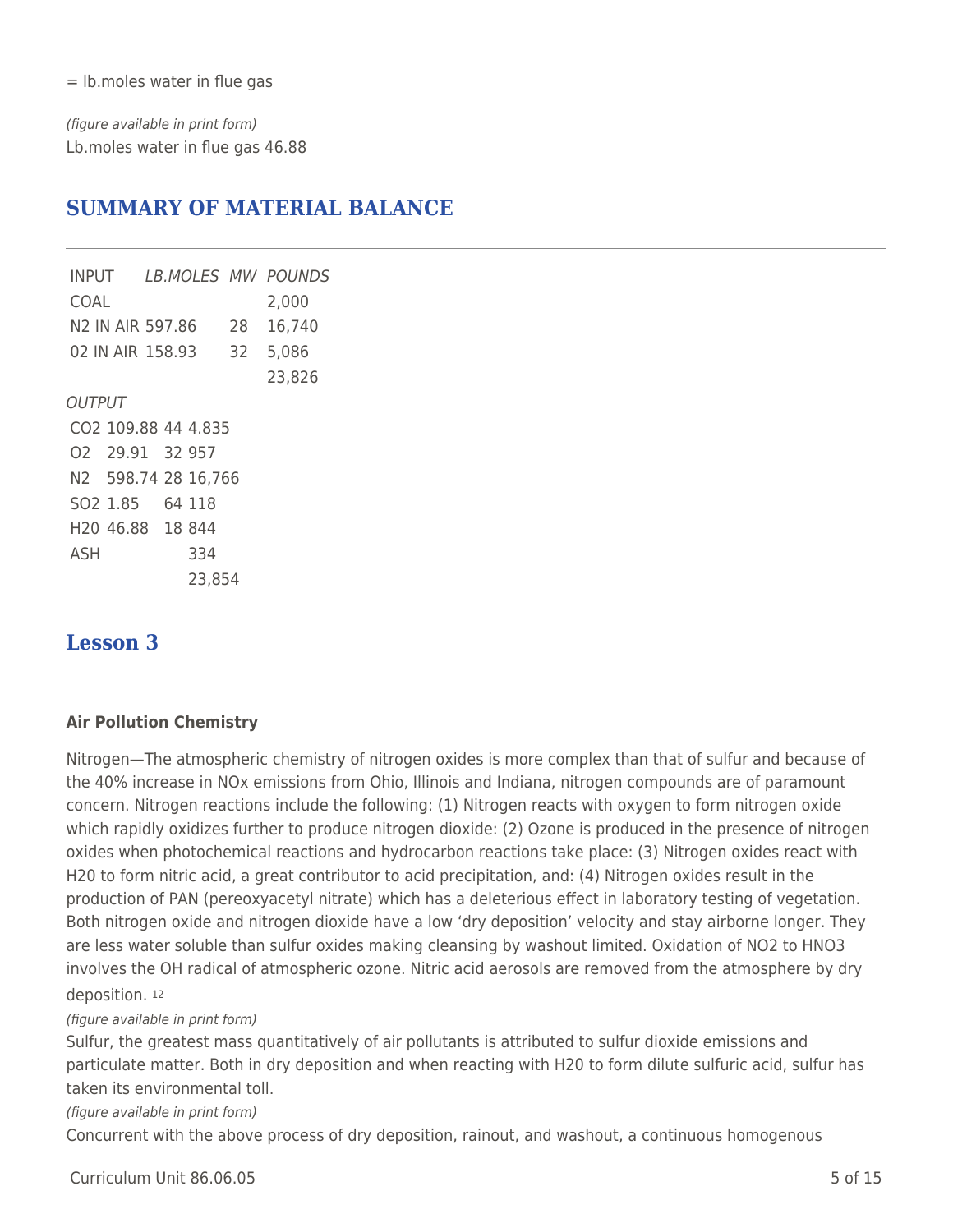oxidation of sulfur dioxide occurs in the presence of ultraviolet energy. The oxidation rapidly increases in the presence of nitrogen oxide and olefinic hydrocarbons which act as catalysts. Particulate sulfates have a greater atmospheric lifetime than does sulfur dioxide and sulfuric acid aerosol can stay in the air for 2-4 days and travel 1000 plus km with an atmospheric speed of 20 km per hour. 13 The particulate matter both solid and liquid aerosols, arise in the atmosphere from condensation or dispersion and drop by gravitational settling. The particulate matter varies in size and is measured in the atmosphere in mG/m 3 (milligrams per cubic meter) because being non-gaseous it is not possible to measure it by volume. The particulate matter has an effect on the environment by scattering or absorbing sunlight. Cities effected receive 15-20% less or sometimes 1/3 reduced solar radiation. Particulates reduce visibility by attenuating air molecules therefore reducing contrasts. 14 (Appendix 7)

#### (figure available in print form)

Carbon dioxide, a byproduct of hydrocarbon consumption and specifically dense in areas of great coal combustion, enters the atmosphere in relatively large quantities. The ambient C02 pressure remains fairly constant however due to plant utilization in photosynthesis and therefore poses no great threat. With increased CO2 atmospheric radiation balances are subject to change. Increased C02 which allows visible infrared (heat) rays to penetrate but prevents terrestrial radiation can cause the earth's surface temperature to rise. This is known as the 'greenhouse' effect. 15 Appendix 8. A past value of 290 ppm of C02 has now increased to 337 ppm or 15% more. The earth's surface temperature increases 1.9°C for every doubling in the ppm amount of atmospheric C02. When temperature inversions occur or there is movement of high pressure cold fronts, severe smog episodes result. These episodes pose extreme environmental problems and thousands of human fatalities. <sup>16</sup>

## **Lesson 4**

### **The Anthropogenic Effects of Air Pollution Upon Soil, Terrestrial Vegetation and Materials and Building Facades**

Adverse chemical impacting on soil and vegetation is due to dry deposition where the air is cleansed by direct absorption by plants and soil of air pollutants. Further cleansing is accomplished by washout and by rainout, the latter a cleansing of clouds and the former a removal of pollutants in the air beneath clouds by falling precipitation. Soil is a hetero—colloidal mix of organic and inorganic matter stratified into horizons. Horizon "A" near the surface is where the weathering of inorganic material occurs and where biological organic matter decomposes. Horizon "B" beneath "A" receives the dissolved matter and minerals which percolates through. Themetallic compositions remain in equilibrium in the pH of the soil. Acid rain alters the pH in "A" horizon and subsequently in horizon "B" as well. 17

The equilibrium is maintained because under normal conditions weathering and gas extraction from the soil lead to the release of gases, whereas the litter (biotic decomposition) and atmospheric acid lead to acidification. Slow acidification called podsolization can be accelerated by leaching and increasing the rate of biotic matter decay. Interestingly, nutrient elements needed in the Soil are N, P, K, NA, Mg, S but soil contamination by toxic metals as a result of aerial deposition are Pb, Zn, Cu, Cd Ni and Hg. Atmospheric fluoride is phytotoxic at 25-50 ppm and aluminum is abundantly toxic in soils. 18

Some elements essential for plant growth and also injurious to plants in certain forms and concentrations are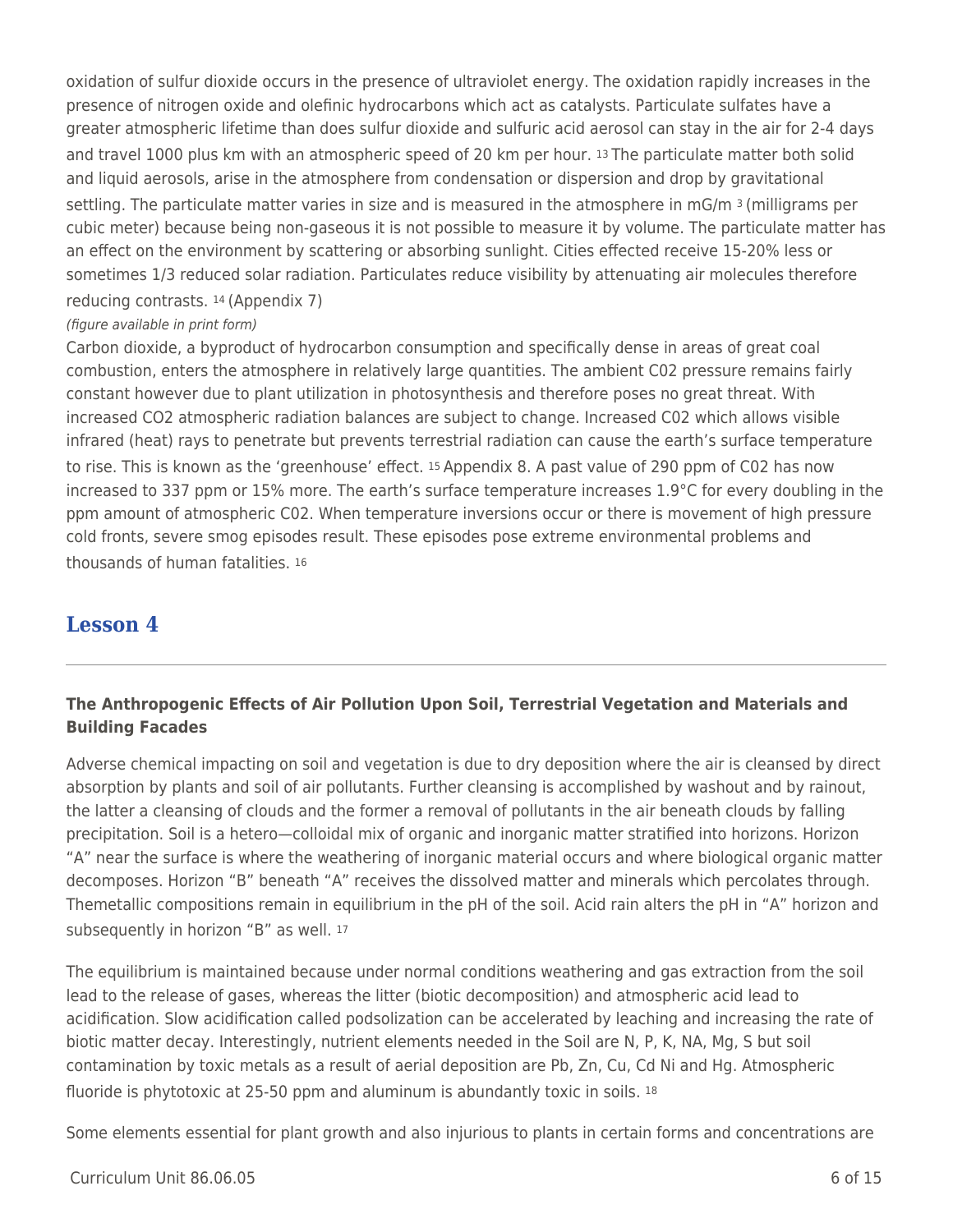nitrogen and sulfur. Both are necessary for plant protein synthesis but deleterious in dry deposition and acid rain form. Additionally, acid precipitation impacts directly on plant foliage and by contributing to impoverished soil conditions and by destroying beneficial microorganisms.

Experimentation has produced quantitative and qualitative parameters of tolerance of polluting chemicals upon plant life. It has been determined that pollutants can plasmolyze cells and thereby destroy plant chlorophyll which then reduces plant food production.

Ozone causes tobacco leaves to develop light-colored lesions and pinto beans to develop stippled pigmentation.

PAN injuries are similar to other pollutants manifested by silvering or glazing of the leaf surface and the plasmolization of the parenchyma cells. It is noted experimentally, that varying the conditions of light intensity, temperature, humidity and nutrition alter the "threshold" of injury in most vegetative forms. For example, nitrogen dioxide at 55 ppm and SO2 at 3 ppm for 8 hours is sufficient to overcome the "injury threshold". <sup>19</sup>

The accumulative deleterious effect upon vegetation and other environmental problems depends on 'local receptors' for ethylene.

## **Lesson 4**

#### **Part 2**

There are a number of examples where pollution clearly has damaged materials. Ambient sulfur products historically are responsible for corrosion of metals again dependent upon he level of oxidants, temperature and humidity. Greater water vapor pressure causes a faster rate of corrosion. It is believed by many that the bendability and pliability of metals may be adversely effected by sulfur. 20 Sulfur products also damage fabrics, in acid from S carbonates stone and erodes electrical equipment. Cotton material looses its breaking strength at the rate of .025% every 10 years for ImG/m 3 of S02 pollution.

Many of the titration experiments performed in the laboratory serve to demonstrate the accumulative effects of acid to change a basic solution. These activities are demonstrative of the slow and hardly determinative effects of small amounts of acid rain on water reservoirs. But if the acid rain continues as in titration experiments eventually the total acidity of a large body of water can be effected which will in turn effect the entire biotic community. Litmus paper demonstration from even dilute nitric and sulfuric acid will reaffirm the products as acid.

The use of acid in dilute form on limestone or other calcerous stone is a vivid example of the effects of acid on geological formations. Such natural dissolution of rock can effect the water reservoirs by changing the composition of aqueous solutions.

There is available information in all local communities on the cost of cleaning the facades of buildings which have been eroded by atmospheric elements.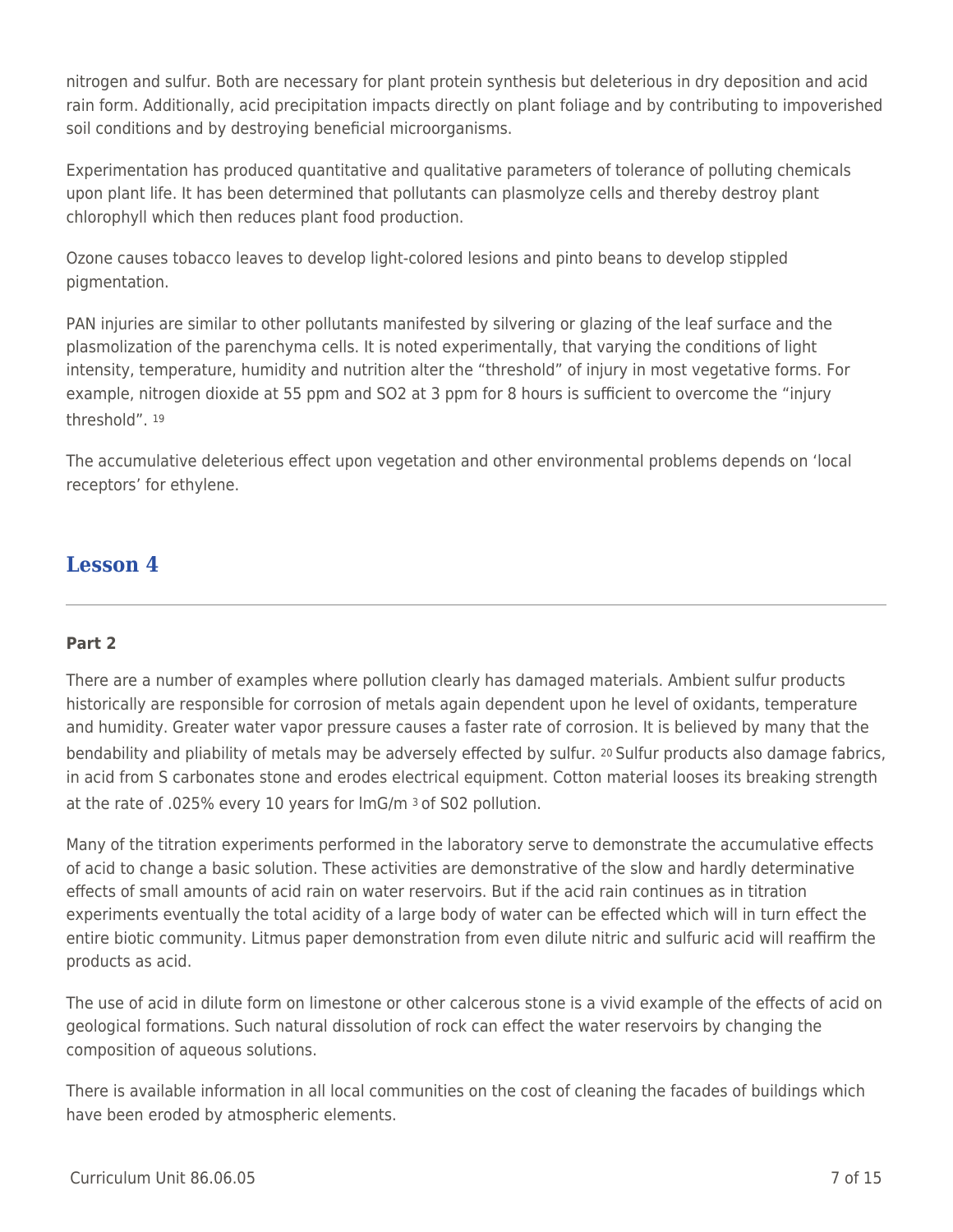The damages resulting from the pollution can be extremely depending upon the locale.

The Council on Environmental Quality has estimated the total air pollution costs in the United States at \$16 billion annually, which corresponds to \$80 for every man, woman, and child in the country. In 1970 the council estimated some particular annual costs as follows: \$100 million for painting steel structures; \$800 million for laundering and dyeing of soiled fabrics; \$240 million for washing cars dirtied by air pollution; \$500 million for damage to agricultural crops and livestock; \$40 to \$80 million for adverse effects on air travel, largely due to reduced visibility 22 Not included in these figures were costs of absenteeism from work due to illness, medical costs and the scraping and restoring of buildings. <sup>23</sup>

# **Lesson 5**

### **Culpability and Liability, The Legan and Political Problems in Assigning Fault/Cost**

Some of the material available relates the difficulty of assembling the complete and reliable chemical knowledge of soil deterioration and the long-range deleterious effect of air pollution upon health and aquatic systems and agriculture. For instance, the long-term cause/effect relationship between lake acidification (and subsequent fishkills) and pollution offenders has been difficult to establish. Another problem arises when assigning a cost/benefit ration. 24 Consumers argue that they are paying double when asked to pay abatement costs and to suffer the damage of air pollution without legal recourse for those damages through tort litigation. Justifiably the consumer does not want to be taxed with the financial burden that abatement methods require. Most feel that the cost of cleaning the air should be borne by those who are using the air for disposal. The counter argument that air pollution is a universal problem and therefore should be universal borne simply does not stand. Changes in international law covering injuries were made after long-range transportation of pollutants in Canada occurred. Jurisdiction is given over a non-resident defendant in Canadian courts and convention provides that tort action law of "delegable liability" applies. 25 The reasonable man standard applies as in all negligence cases. The "due diligence" standards also applies in the protection of water rights. Riparian rights refer to those rights to have a water supply free from pollutants and law protecting the riparian rights was adopted in the U.S. from English common law. Many courts have interpreted the protection of riparian rights very strictly saying that it is not enough that manufacturers use due diligence or precautions that a reasonable person would take to protect the water supply but, any harm at all to the water supply regardless of the reasonableness of the standards of precaution is the responsibility of the wrong-doer.

When the court has made a decision regarding the alleged damages caused by air pollution, the damages are then assessed to all the proven wrong-doers so that there is a shared or delegable liability which means that offenders are assessed damages according to their total contribution to the fault.

The human rights approach granting life, liberty and the pursuit of happiness as a constitutional right does not apply to cases of international offenses. Howegver, the concept is loosely conferred in transfrontier relations under the doctrine of the Universal Development of Human Rights. <sup>26</sup>

The legislature on the national scene has promoted the Environmental Protection Agency (EPA) which handled problems that involved oceanic oil spills, waste disposal plants and thermal and chemical pollution of rivers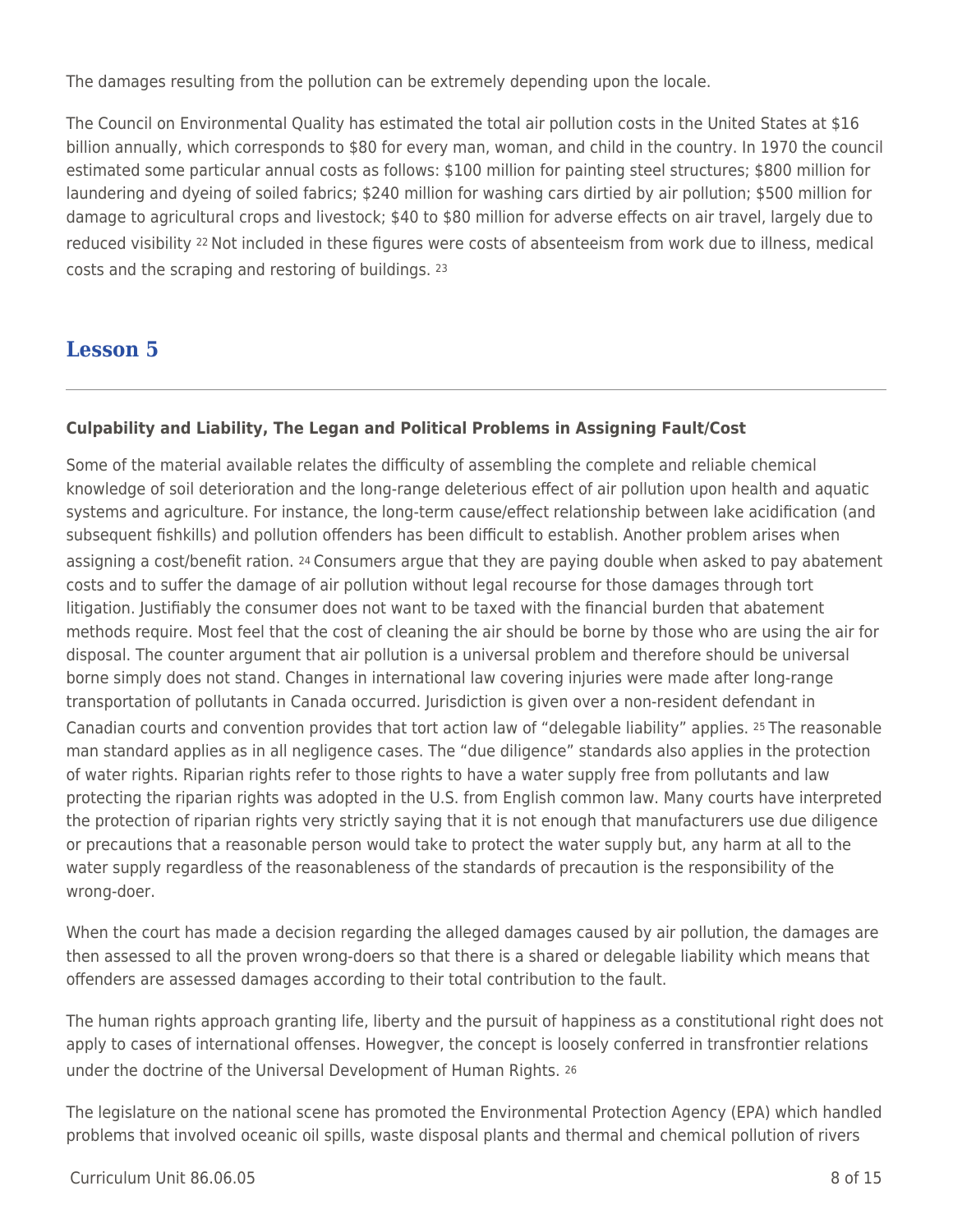and underground water supplies. The EPA did not control air quality which was temporarily provided for in 1955 with a federal program for research and technical assistance to state and local governments. The program after being given extended authority in 1959 became a permanent authority, Clean Air Act in 1963. "Major provisions: (1) provided for federal grants to state and local air pollution control agencies to establish and improve their control programs; (2) provided for federal action to abate interstate air pollution through a system of hearings, conferences, and court actions; (3) provided for an expanded federal research and development program with particular emphasis on motor vehicle pollution and sulfur oxide emissions from coal and fuel oil combustion." 27 The act was amended in 1965 to provide for cooperation with Canada and Mexico to abate international air pollution. Throughout the rest of the 60's the act was amended to set standards and means of cooperation between state and local governments and to control fuel additives in motor vehicles. In 1970 the amendments "provided for the establishment of national ambient air quality standards and their achievement by July 1, 1975, 28

The greatest critics of the Air Quality Act complain that the deadlines set in the act have not been observed or have been extended to prolong the "clean up". Other criticism is that control boards are not setting rigid enough standards. Karl Grossman is Poison Conspiracy states that those who are responsible for administering the Act are also those who have grivate interests that oftentimes conflict with the goals of the agency.. 29

Some of the devices utilized by coal-powered plants that are now employed to reduce pollution to meet the ambient emissions set down in the act in 1963 are scrubbers, static screens and long stacks. The scrubbers and static screens actually remove the particulate matter from the flue gas. The smokestacks of greater height allow the pollutants to be carried higher into the atmosphere and away from the immediate area so that local residents do not feel the brunt of heat and gaseous pollutants. Critics comment that the longer stacks only facilitate long-range transport in the atmosphere so that pollutants are carried over greater regions.

Other verbal groups that have entered the air pollution arena of debate include The National Clean Air Coalition which is composed of the American Lung Association, League of Women VOters, Urban League, International Association of Machinists, United Steelworkers, Natural Resources Defense Council, Environmental Defense Fund, National Wildlife Federation, National Audubon Society, Friends of the Earth, Sierra Club, Isaac Walton League and National Parks and Conservation Association. <sup>30</sup>

On the local scene in the city of New Haven, a populous of 137,700, an estimated material and energy flow chart has been prepared. The chart reports the total in tons of fuels being consumed and the heating capacity in BTUs. The highest fuel sued is residual fuel oil (1280) producing 46,500 BTU of energy. On the opposite side the amount of sewage, solid waste and gaseous products from industry is computed as well as the shortwave and long-wave radiation. Water available for consumption is an important material and the rate of flow of rivers through the city reflect the energy potential available in the flow. (Appendix)

In concluding, the material and energy balance sheet helps to quantify energy waste and air pollution in mass amounts.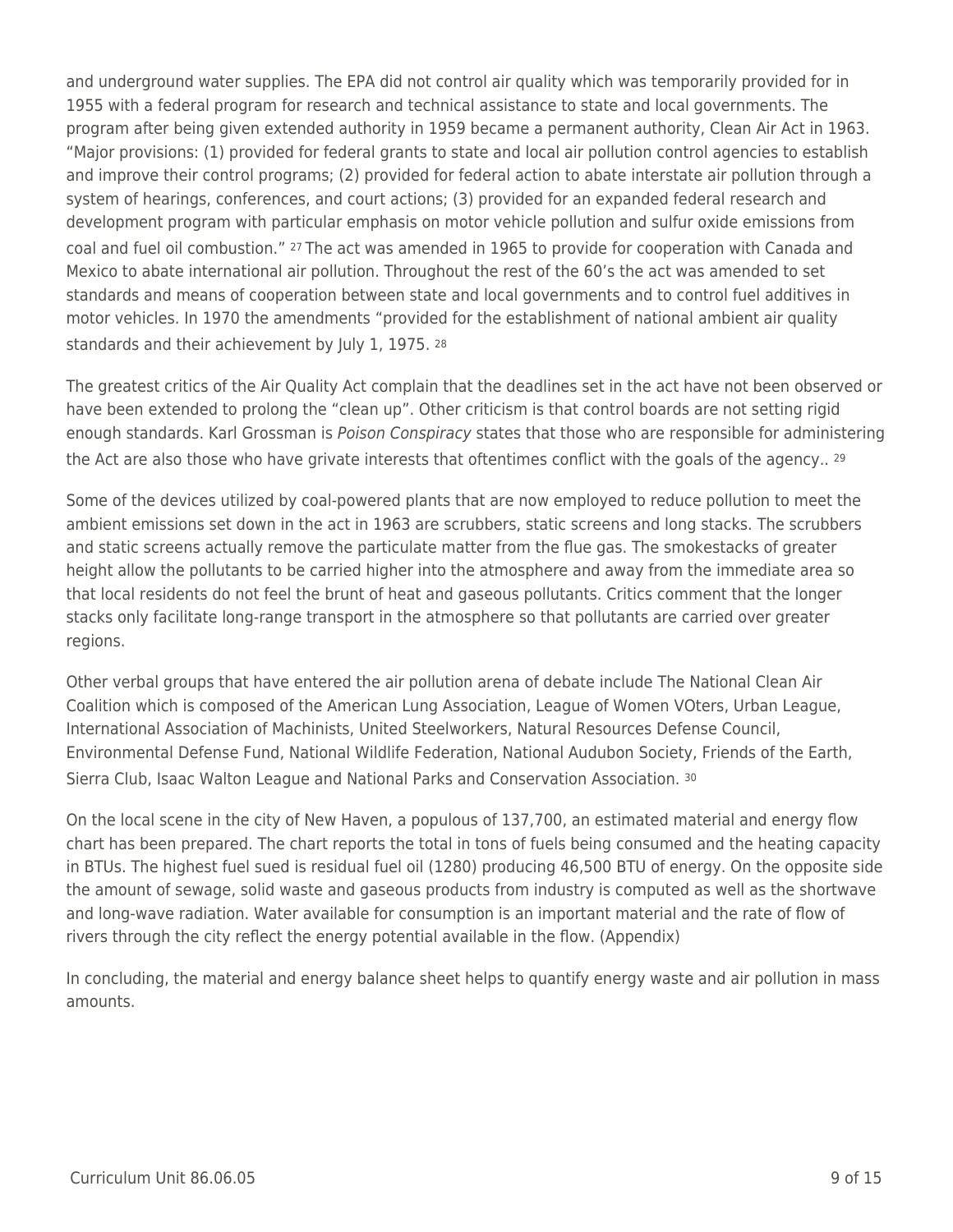# **A DAY IN NEW HAVEN, CONNECTICUT**

(figure available in print form)

## **Notes**

1. Ibrahim Joseph Hindawi, Air Pollution Injury to Vegetation , USDHEW, 1970m pp. 1-18. 2. Charles A. Walker, Leroy C. Gould and Edward J. Woodhouse, ed. Too Hot To Handle , Yale University Press, New Haven, 1983, "How Safe Is Safe Enough? by Paul Slovic and Baruch Fischoff, pp. 112-150. 3. Ibid . 4. Laurant Hodges, Environmental Pollution , 2nd ed., Holt, Rinehart and Winston, N.Y., p. 30. 5. Ibid ., p. 35. 6. Ibid ., p. 5. 7. The Amicus Journal , "Acid Rain", Winter, 1983, pp. 22-37. 8. Ibid ., p. 26. 9. Hodges, p. 48. 10. Ibid ., p. 52. 11. Irene H. van Liev, Acid Rain and International Law , Bunsen Environmental Consultants, Toronto, Canada. 12. Ibid . 13. Ibid 14. Hodges, pp. 85-87. 15. Ibid ., p. 83 16. Ibid . 17. Hindawi, pp. 18-37. 18. Ibid . 19. Robert O. Mendelsohn, Regulation of Air Pollution , Garland Publishing, Inc. New York. 20. Liev, p. 65. 21. Ibid ., pp. 88-135. 22. Ibid . 23. Hodges, p. 65. 24. Van Liev. 25. Ibid . 26. Ibid . 27. Karl Grossman, Poison Conspiracy, Permanent Press, N.Y. 28. Ibid . 29. Ibid . 30. Amicus Journal , Winter, 1983.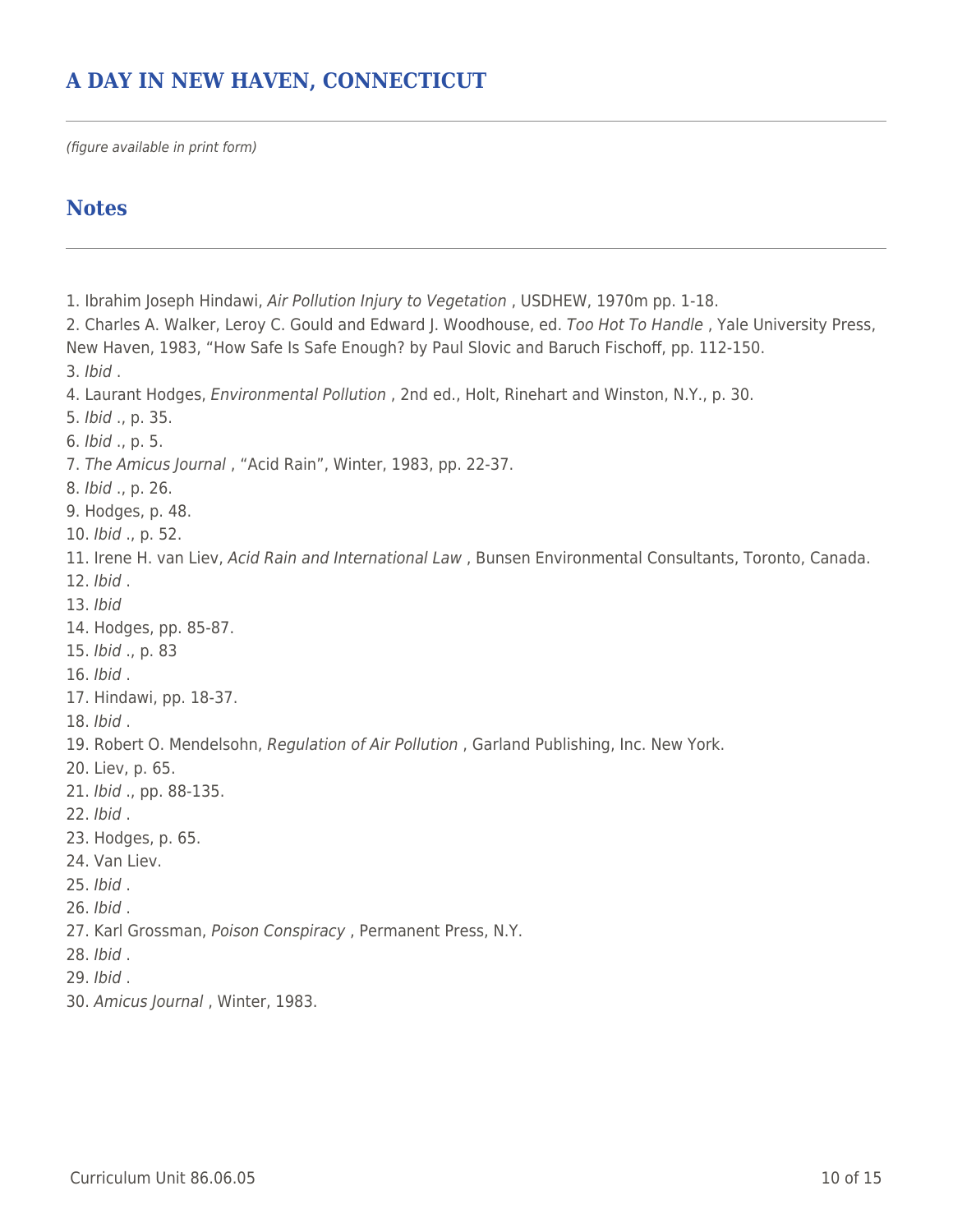# **Bibliography**

Acid Rain and International Law . Irene H. van Lieve, LLM. Bunsen Environmental Consultants, Toronto, Canada, Friesen Printing, 1980. P.0. Box 160 Station M.

Air Pollution , Injury to Vegetation . U.S.D.HEW. Ibrahim Joseph Hindawi. Raleigh, North Carolina. 1970.

Amicus Journal , The Acid Rain. A Publication of the Natural Resources Defense Council, Winter 1983.

Environmental Pollution , 2nd ed. Laurent Hodges, Holt, Rhinehart, Winston, 1977.

Polson Conspiracy . Karl Grossman. Permanent Press, New York (Sag Harbor). 1983.

Regulation of Air Pollution . Robert 0. Mendelsohn. Garland Publishing Inc. New York, 1979.

Too Hot To Handle , Charles A. Walker, Leroy C. gould and Edward J. Woodhouse, editors. Yale University Press, New Haven, 1983.

Chemical Formulas and Related Articles found in:

Environmental Science and Technology, 1986, Vol. 20.

"Air Toxics"

"Formation of Nethyl Nitrite . . . "by Hajumi Akinaota & Hiro Takazi

"Ozone in stratosphere:

"Interference In Environmental Analysis of NO . . ." by Olin C. Zafirion and Mary B. True

Environmental Science and Technology, 1985, Vol. 19.

"Peroxyacetyl Nitrate Forming Potential . . . : by Sotris Glovas and Ulrich Schurath

"Researchers in finding sorbents that are . . . " by Elmer J. Badin and George C. Frazier

### **ADDITIONAL SUPPLEMENTARY**

#### References

1 John Evelyn's Fumifugium . was first published in 1961 and has been reprinted by the National Society for Clean Air (see Appendix 2) as an inexpensive paperback.

2 Robert H Socolow (private communication).

3 1972 National Emissions Report . Research Triangle Park, N. C.: U. S. Environmental Protection Agency, 1974. The National Emissions Report appears annually.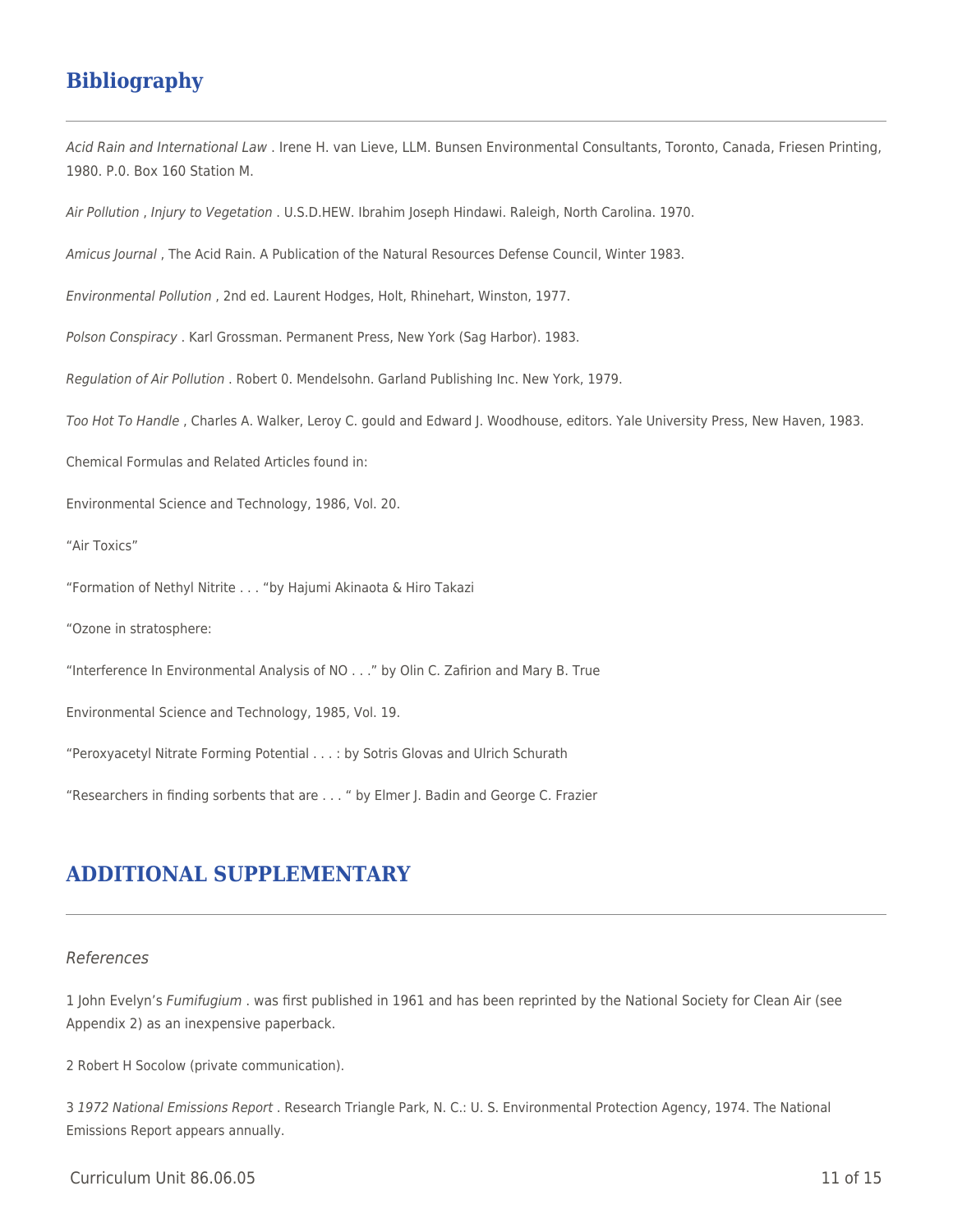4 Milton Feldstein, "Toxicity of Air Pollutants,'' Progress in Chemical Toxicology 1,4: 297-316 (1963).

5 W. P. D. Logan, "Mortality in the London Fog Incident, 1952,'' Lancet 264: 336-338 (1953).

6 E. T. Wilkins, "Air Pollution Aspects of the London Fog of December 1952," Quart. Jour.Roy. Met. Soc ., 80:267-271 (1954).

7 George Joos Theoretical Physics , 3d ed., pp.218-222, New York: Hafner, 1958.

8 Robert Spirtas and Howard J. Levin, Characteristics of Particulate Patterns 1957-1966 , Washington, D. C.: U. S. Department of Health, Education, and Welfare, 1970. N.A.P.C.A. Publication No. AP-61.

9 Air Quality Criteria for Particular Matter , Washington, D.C.: U.S. Department of Health, Education, and Welfare, 1969. N.A.P.C.A. Publication No. AP-49.

10 R. L> Davison, et al., "Tracy Elements in Fly Ash: Dependence of Concentration on Particle Size,'' Environ.Sci.Tech ., 8:1107-1113 (1974).

11 D. F. S. Nautsch and J. R. Wallance, "Urban Aerosol Toxicity: The Influence of Particle Size,'' Science , 186:695-699 (1974).

12 Paul F. Fennelly, "The Origin and Influence of Airborne Particulates,'' Amer.Scientist , 64:46-56 (1976).

13 R. C. Pierce and Morris Katz, "Dependency of Polynuclear Aromatic Hydrocarbon Content on Size Distribution of Atmospheric Aerosols,'' Environ.Sci.Techn. , 9:347-353 (1975).

14 Earle R. Caley and John F. C. Richards (eds.), Theophrastus on Stones , Columbus, Ohio: The Ohio State University, 1956.

15 E. Robinson and R. C. Robbins, "Gaseous Sulfur Pollutants from Urban and Natural Sources,'' Jour. Air. Poll. Control Assn ., 20:233-235 91970). See also W. W. Kellogg, et al., "The Sulfur Cycle,'' Science , 175:587-596 (1972).

16 Air Quality Criteria for Sulfur Oxides . Washington, D. C.: U. S. Department of Health, Education, and Welfare, 1969. N.A.C.P.A. Publication No. AP-50.

17 G. E. Likens and F. H. Bormann, "Acid Rain: A Serious Regional Environmental Problem,'' Science , 184:1176-1179 (1974).

### **ADDITIONAL SUPPLEMENTARY**

#### References

1 The September 1972 issue of Bulletin of the Atomic Scientists was devoted to group of articles on the "Stockholm Conference.''

2 Tom Artin, Earth Talk: Independent Voices on the Environment , New York: Grosman Publishers, 1973.

3 National Academy of Sciences, Technology: Processes of Assessment and Choice Washington, D. C.: U. S. House of Representatives, Committee on Science and Astronautics, July 1969.

4 Derek Medford, Environmental Harassment OR Technology Assessment , New York: Elsevier, 1973.

 $C$ urriculum Unit 86.06.05 12 of 15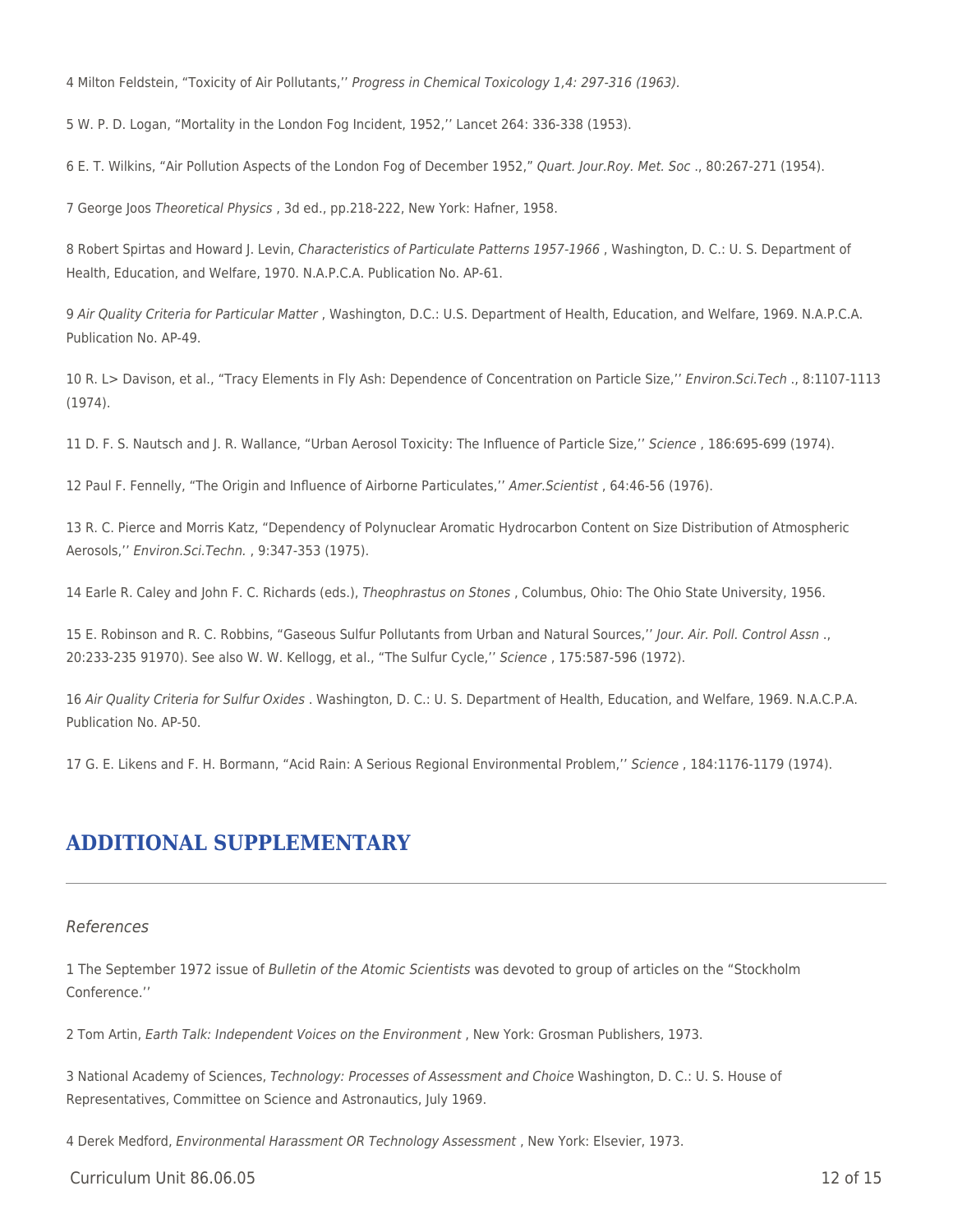5 W. J. L. Sladen, et al., "DDT Residues in Adelie Penguis and a Crabeater Seal from Antarctica," Nature , 210:670-673 (1966).

6 P. C. Kearney, et al., "Persistence of Pesticide Residues in Soils,'' in M. W. Miller and G. C. Berg (eds), Chemical Fallout , pp. 54-67. Springfield, Ill.: C. C. Thomas, 1969.

7 A. Jernelov, "Conversion of Mercury Compounds,'' in M. W. Miller and G. C. BErg (eds.), Chemical Fallout , pp. 68-74, Springfield, Ill.: C.C. Thomas, 1969.

8. J. J. Hickey, et al., "An Exploration of Pesticides in a Lake Michigan Ecosystem,'' Jour.Appl.Ecol. 3 (Suppl.): 141-154 (1966).

9. H. J.L. Rechen, et al., "Cesium-137 Concentrations in Alaskans During the Spring of 1967.'' Radiological Health Data and Reports 9:705-717 (1968). This journal periodically reports data from Alaskan Cs monitoring studies.

10 Clive Edwards, Persistent Pesticides in the Environment , p. 34, Cleveland: CRC Press, 1970.

11 Wright H. Langham, "Considerations of Biospheric Contamination by Radioactive Fallout,'' in Eric B. Fowler (ed.), Radioactive Fallout, Soils, Plants, Food, Man , pp. 3-18, Amsterdam: Elsevier, 1965.

12 Jean L. Marx, "Air Pollution: Effects on Plants,'' Science , 187:731-733 (1975).

13. G. M. Woodwell, "Effects of Pollution on the Structure and Physiology of Ecosystems,'' Science , 168:429-433 (1970).

14 W. B. Deichmann and H. W. Gerards, > Toxicology of Drugs and Chemicals . New York: Academic Press, 1969.

15 C. C. Patterson, "Contaminated and Natural Lead Environments of Man,'' Arch. Environ. Health , 11:344-360 (1965). See also the letter about this article by R. A. Kehoe in Arch.Environ.Health , 11:736-739 (1965).

16 I. J. Selikoff, "Asbestos,'' Environment , 11(2):2-7 (March 1969).

17 Brian MacMahon and Thomas P. Hugh, Epidemiology: Principles and Methods , Boston: Little Brown. 1970.

18 W. Harding Le Riche and Jean Milner, Epidemiology as Medical Ecology , Edinburgh: Churchill Livingstone, 1971.

19 "Environmental Mutagenic Hazards,'' Science , 187:503-514 (1975).

20 Lois Ember, "The Specter of Cancer,'' Environ. Sci.Tech ., 9:1116-1121 (1975).

21 John Cairns, "The Cancer Problem,'' Scientific American , 233(5):64ff (November 1975).

22 T. J. Mason, et al., Atlas of Cancer Mortality for U. S. Counties: 1950-1969. Washington, D.C. : U.S. Government Printing Office, 1975.

23 Robert Hoover and Joseph F. Fraumeni, Jr., "Cancer Mortality in U. S. Counties with Chemical Industries,'' Environmental Research, 9:196-207 (1975).

24 Henry A. Schroeder, The Poisons Around Us. Toxic Metals in Food, Air, and Water, Bloomington, Ind.: Indiana University Press, 1974.

25 H. G. Applegate and L. C. Durrant, "Synergistic Action of Ozone-Sulfur Dioxide on Peanuts,'' Environ. Sci. Tech ., 3:759-760 91969).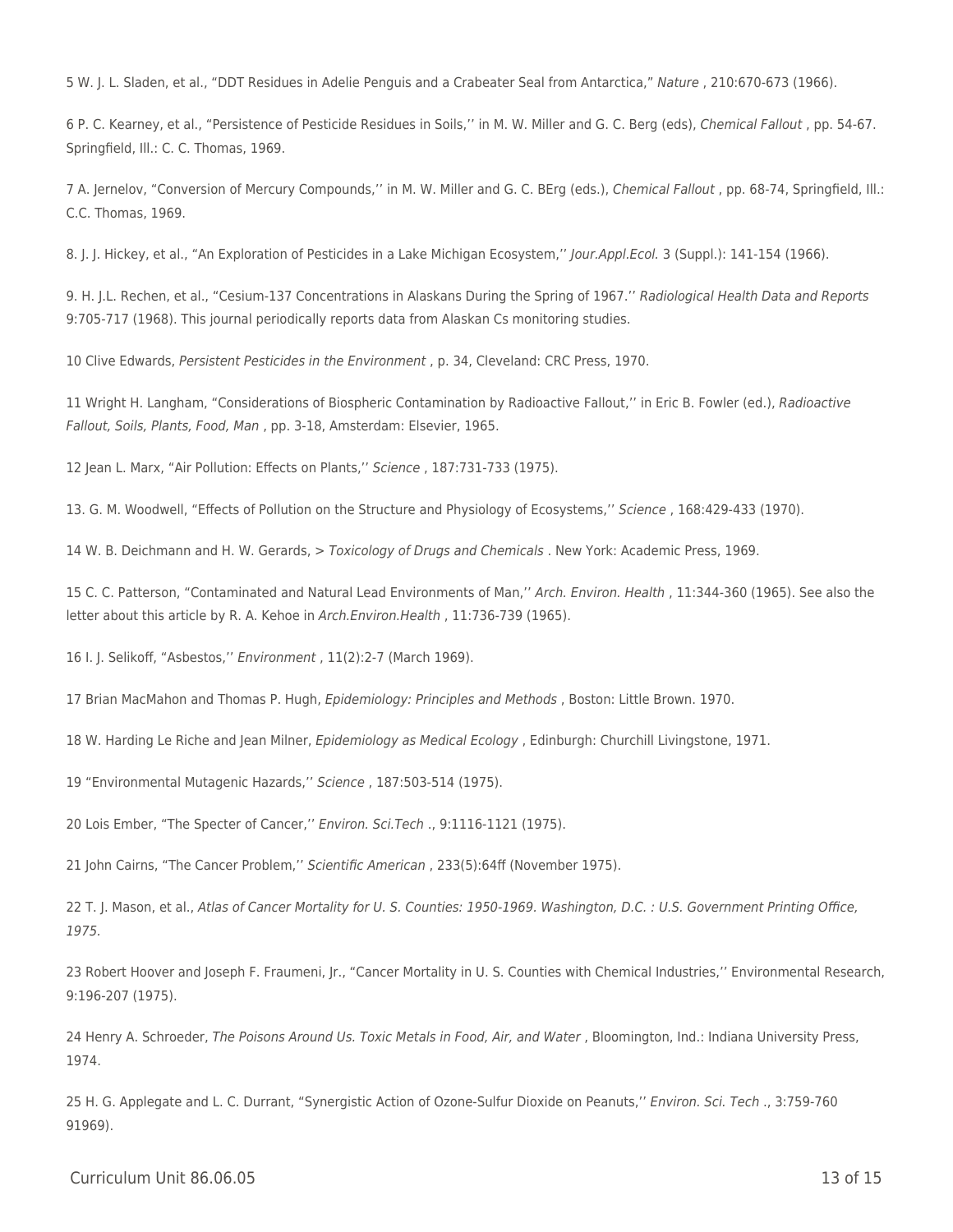26 Air Quality Criteria for Sulfur Oxides . Washington, D. C.: U. S. Dept. of Health, Education, and Welfare. January 1969. N.A.P.C.A. Publication No. AP-50.

27 Charles G. Wilbur, The Biological Aspects of Water Pollution , Springfield, Ill.: C. C. Thomas, 1969.

28 C. C. Delwiche, "The Nitrogen Cycle," Scientific American , 223 (3):136-146 (September 1970).

29 A. N. Rohl, et al., "Exposure to Asbestos in the Use of Consumer Spackling, Patching and Taping Compounds,'' Science , 189:551-553 (1975).

## **ADDITIONAL SUPPLEMENTARY**

#### Air Pollution: Introduction 3

18 J. W. Swinnerton et al., "The Ocean: A Natural Source of Carbon Mon Science , 167:984-945 (1971).

19 Air Quality Criteria for Carbon Monoxide . Washington, D. C.: U. S. Departn Health, Education, and Welfare, 1970. N.A.P.C.A. Publication No. AP-62.

20 B. Weinstock, "Carbon Monoxide: Residence Time in the Atmosphere,'' Science 166:224-225 91969). See also B. Weinstock and H. Niki, "Carbon Monoxide B in Nature,'' Science , 176:290-292 (1972).

21 T. H. Maugh, II, "Carbon Monoxide: Natural Sources Dwarf Man';s O Science , 177:338-339 (1972).

22 R. E. Inman, et al., "Soil: A Natural Sink for Carbon Monoxide,'' Science 1229-1231 (1971). Soil may also be a sink for other air pollutants: see Abeles, et al., "Fate of Air Pollutants: Removal of Ethylene, Sulfur Dioxide, Nitrogen Dioxide by Soil," Science, 173:914-916 (1971).

23 H. Bour and I. McA. Ledingham (eds.), Carbon Monoxide Poisoning , Amster Elsevier Pub.Co., 1967.

24 Philip C. Wolf, "Carbon Monoxide, Measurement and Monitoring in Urban Environ.Sci.Tech ., 5:212-218 91971).

25 Effects of Chronic Exposure to Low Levels of Carbon Monoxide on Human h Behavior, and Performance , Washington, D.C. : National Academy of Science 1969.

26 Lewis H. Kuller, et al., "Carbon Monoxide and Heart Attacks,'' Arch. Env. Health , 30:477-482 (1975).

27 Accident Facts . Published annually by the National Safety Council, 425 N. Michigan Ave., Chicago, Ill. 60611.

28 Air Quality Criteria for Hydrocarbons . Washington, D. C.: U. S. Department Health, Education, and Welfare, 1970. N. A. P. C. A. Publication No. AP-64.

29. I. J. Hindawi, Air Pollution Inquiry to Vegetation Washington, D. C.: U. S. Department of Health, Education, and Welfare, 1970. N.A.P.C.A. Publication No. AP-71.

30. Air Quality Criteria for Nitrogen Oxides . Washington, D.C.: Environmental Production Agency, 1971. Publication No. AP-84.

Curriculum Unit 86.06.05 14 of 15